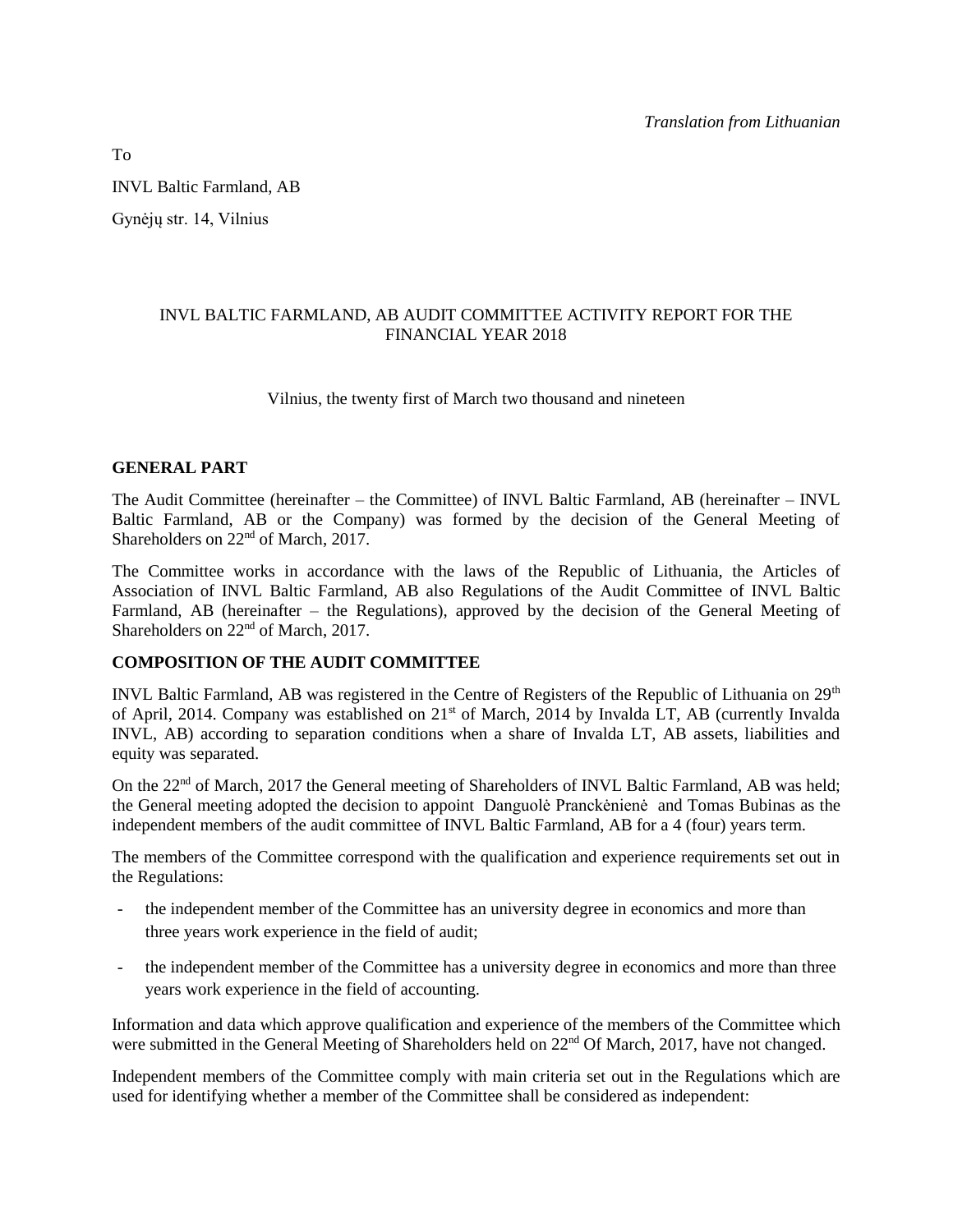- 1. he/she is not and has not been for the last five years a manager of the Company or the associated companies (as they are defined in clause 24 of Description on requirements for audit committee (hereinafter – Description) approved by the board of Bank of Lithuania in 2017 January 24 Resolution No. 03-14);
- 2. he/she is not and has not been for the last five years an employee of the Company or the associated companies;
- 3. he/she is not receiving and has not been receiving significant, compared to the revenue received by the member of the Audit Committee, additional remuneration from the Company or the associated companies other than remuneration of a member of the Audit Committee and/or member of the supervisory body;
- 4. he/she is not a controlling shareholder and is not a representative of such shareholder;
- 5. he/she does not have and has not had any material business relations with the Company or associated company within the past year directly or as a partner, shareholder or a member, managing employee of the subject having such relationships (a subject is considered to have business relations when it is a major supplier or service provider (including financial, legal, advisory and consulting services), major client or organisation receiving significant part of the income from the Company or its group);
- 6. he/she is not and has not been for the last three years a partner or employee of the current or former external audit company of the Company or the associated companies;
- 7. he/she has not been in the position of a member of the Committee of the Company for over than 12 years;
- 8. he/she is not a close relative to the manager of the Company or to any person specified in paragraphs 1 – 7 above (a spouse (partner), children (adopted children), parents (adoptive parents), brothers (stepbrothers) and sisters (stepsisters) are considered to be close relatives).

### **FUNCTIONS AND PROCEDURE OF WORK OF THE AUDIT COMMITTEE**

The main functions of the Committee:

- 1. to inform the Manager of the Company about the results of the audit of financial statements and explain how this audit has contributed to the credibility of financial statements and what role has been performed therein by the Audit committee ;
- 2. to monitor the financial reporting process and submit recommendations regarding ensuring of the credibility thereof;
- 3. to monitor the effectiveness of the Company's internal quality control and risk management systems affecting the financial statements of the Company and internal audit, without prejudice to the independence of the internal audit;
- 4. to monitor the audit of annual financial statements and consolidated financial statements with a particular focus on its performance, having regard to the deficiencies of the audit of financial statements identified during the inspection of the Company and to the drawn conclusions;
- 5. to review and monitor the independence of auditors and audit companies seeking to avoid conflict of interests;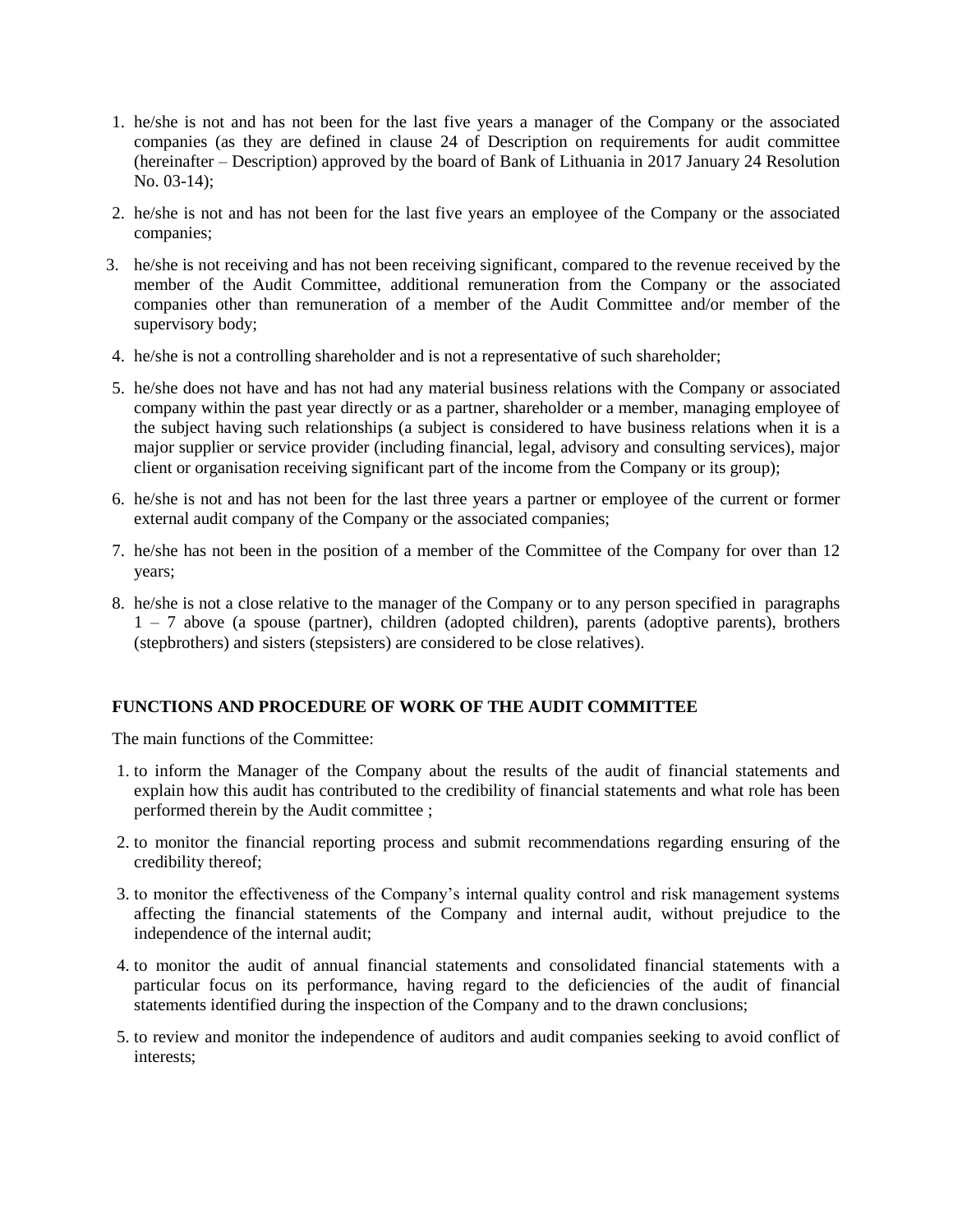- 6. to bear responsibility for the carrying out of the procedure of selection of the auditor or the audit company and the submission of a recommendation for the appointment of the auditor or the audit company;
- 7. to submit recommendations to the General Meeting of Shareholders of the Company related to selection, appointment, repeated appointment and revocation of external audit company and terms of agreement with external audit company;
- 8. to monitor and evaluate whether process of the financial statements audit is effective.

The work of the Committee is organized taking into account the specifics of the activity of the Company external factors, changes in legal environment.

The right of initiative of convoking the meetings of the Committee is held by both members of the Committee. Usually the time of the meetings is combined with discussion of preparation process of financial and audit (including intermediate financial statements) statements.

During the reporting period the Committee discussed all questions collegially.

The Board members of the Company have worked closely with the members of the Committee, duly presented them with the activity of the Company, provided with detailed information regarding the specific peculiarities of accounting, finance and activity of the Company, informed about methods of settlement for important and unusual transactions when the settlement may be included in accounting in several different ways, provided with other information which is necessary to carry out the functions of the Committee properly.

The Committee has received information regarding all questions of the external audit from the management of the Company on time.

# **THE ACTIVITY OF THE AUDIT COMMITTEE IN FINANCIAL YEAR 2018**

### **Observation of the financial statements preparation process.**

Without prejudice to the responsibility and rights of the administration, the Board members and also the external audit company, the Committee *inter alia* has observed the financial statements preparation process (including intermediate) of the Company.

The members of the Committee were informed about any possible non-compliance with the accounting policies or problems of disclosure, a regular two-way dialogue between the members of the Committee and persons, responsible for preparing financial statements took place, information regarding work of independent audit was received.

The Company pays enough attention and resources to ensure timely implementation of all legislative changes regulating the preparation of financial statements.

The members of the Committee, after familiarizing with the audited set of annual financial statements of the year 2018 and hearing from person authorized under the agreement to manage accounting of the Company about the preparation process of the above mentioned statements and problems related with it, have recommended to the Board of the Company to submit audited set of annual financial statements of the year 2018 and consolidated financial statement to the General Meeting of Shareholders of INVL Baltic Management, AB, which will be held on 22<sup>nd</sup> of March, 2019.

### **Observation of the efficiency of internal control and risk management systems and assessment of the need of internal audit function**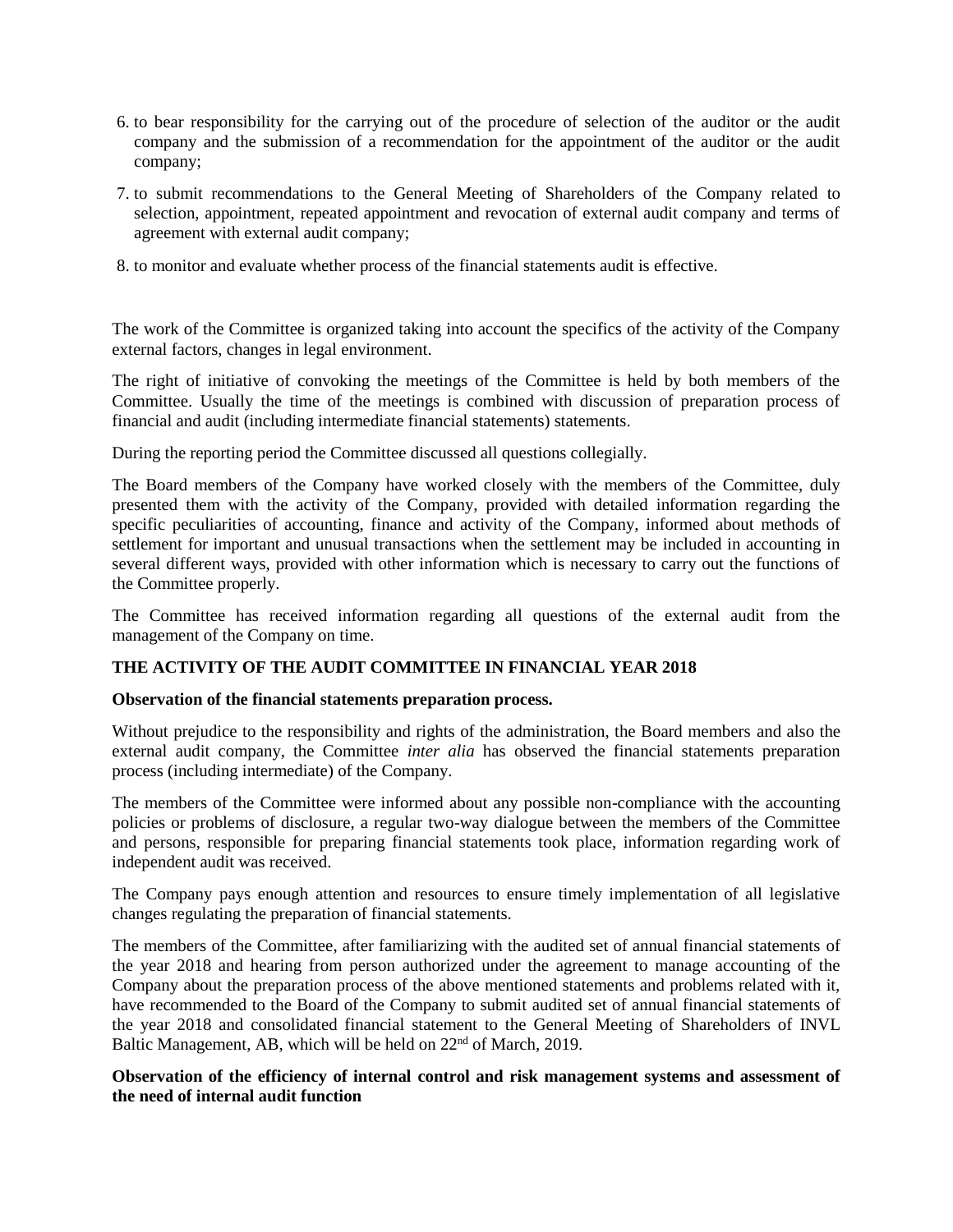Without prejudice to the responsibility and rights of the administration, the Board members and also the external audit company, the Committee has observed the effectiveness of internal control and risk management systems and has assessed the need of internal audit function in the Company.

There was no internal audit function in 2018. Evaluating the operations size and the complexity of the Company, the Committee does not recommend establishing internal audit function.

#### **Observation of the process of external audit.**

Without prejudice to the responsibility and rights of the administration, the Board members and also the external audit company, the Committee *inter alia* has observed the process of external audit.

Management of the Company as well as Audit Company provided the members of the Committee with information about the process of external audit of financial statements of year 2018 of the Company.

The main questions discussed with auditors of the audit for 2018: (i) estimating the fair value of the investment properties of the Group and the Company, (ii) disclosure and applying of principles of impairment of financial assets, according to IFRS 9 *Financial instruments,* in the Group's and Company's financial statements.

#### **Independence and objectivity of external auditor and Audit Company.**

The Committee has reviewed and observed the independence of external auditor and Audit Company first of all in the point of view of provision of additional services to the audited subject.

On  $28<sup>th</sup>$  of February 2019 the Committee analysed received statements that Audit Company PricewaterhouseCoopers, UAB did not perform any other services rather than the audit services to INVL Baltic Farmland, AB during the process of external audit of financial statements of year 2018 of the Company. The members of the Committee confirm that:

a) PricewaterhouseCoopers, UAB did not perform any other services rather than the audit services to the Company for the year 2018;

b) Rasa Radzevičienė and (or) Audit Company – PricewaterhouseCoopers, UAB are not directly or indirectly related to the Company and there are no grounds which could harm the independence of the auditor and (or) the audit company.

c) Rasa Radzevičienė is considered to be independent from the Company since:

- she is not linked by family relations with the Company's and/or its significant subsidiaries' participants, managers, chief accountant (accountant) or any other employee of the Company or its significant subsidiaries that may have a direct and significant influence on the preparation of financial statements, executives of the Company or its significant subsidiaries;
- she is not linked by close relations with the Company's and/or its significant subsidiaries' participants, in accordance with the criteria set out in the audit firm's quality control policies and procedures, having a material impact on the Company or its significant subsidiaries, managers, chief accountants (accountant) or any other employee of the Company or its significant subsidiaries that may have a direct and significant influence on the preparation of financial statements, executives of the Company or its significant subsidiaries;
- she is not an employee of the Company or its significant subsidiaries and during the period covered by the audited financial statements has not been an employee of the Company or its significant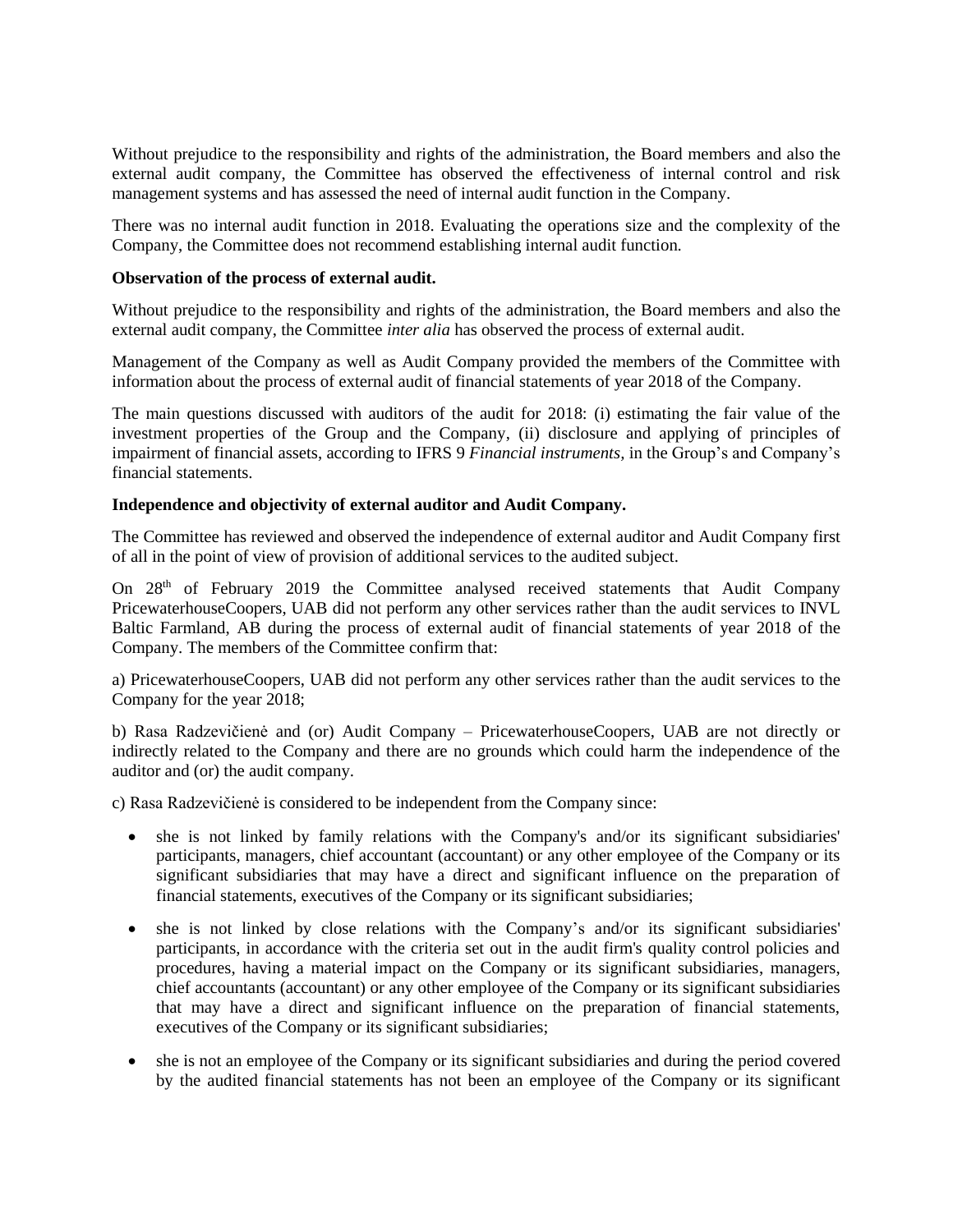subsidiaries that may have a direct and significant influence on the preparation of financial statements;

- she is not a participant of the Company or its significant subsidiaries and during the period covered by the audited financial statements has not been a participant of the Company or its significant subsidiaries;
- she or persons who may have a direct or indirect impact on the results of financial statements do not have financial instruments of the Company, except for interests indirectly held under diversified collective investment schemes;
- she or persons who may have a direct or indirect impact on the results of financial statements do not have financial instruments of any entity associated with the Company, which ownership may cause a conflict of interests or is usually expected to cause it, except for interests indirectly held under diversified collective investment schemes;
- other than grounds specified above does not have and does not receive material and direct benefit of any financial instruments issued, guaranteed or otherwise supported by the Company, except for interests indirectly held under diversified collective investment schemes, including managed funds, and does not participate in any transaction on any financial instrument;
- during the period of carrying out the audit of financial statements of the Company and during the periods covered by the audited financial statements, has not had work, business or other relations which may cause a conflict of interests, as described in the Code of Ethics of Professional Accountants, or is usually expected to cause it;
- she is not influenced by other significant conditions that might affect her independence.

d) PricewaterhouseCoopers, UAB is considered to be independent from the Company and its significant subsidiary companies since:

- neither the Company nor its significant subsidiaries are participants of the audit company;
- the audit company, participants of the audit company and executives, with the exception of executives who do not provide services to the Company or its significant subsidiaries are not participants of the Company or its significant subsidiaries;
- participants of the audit company and executives, with the exception of executives who do not provide services to the Company or its significant subsidiaries, are not linked by family relations with the Company's or its significant subsidiaries' participants or by close affiliation with the Company's or its significant subsidiaries' participants, in accordance with the criteria set out in the audit firm's quality control policies and procedures, having a material impact on the Company or its significant subsidiaries;
- it or persons who may have a direct or indirect impact on the results of financial statements do not have financial instruments of the Company, except for interests indirectly held under diversified collective investment schemes;
- it or persons who may have a direct or indirect impact on the results of financial statements do not have financial instruments of any entity associated with the Company, which ownership may cause a conflict of interests or is usually expected to cause it, except for interests indirectly held under diversified collective investment schemes;